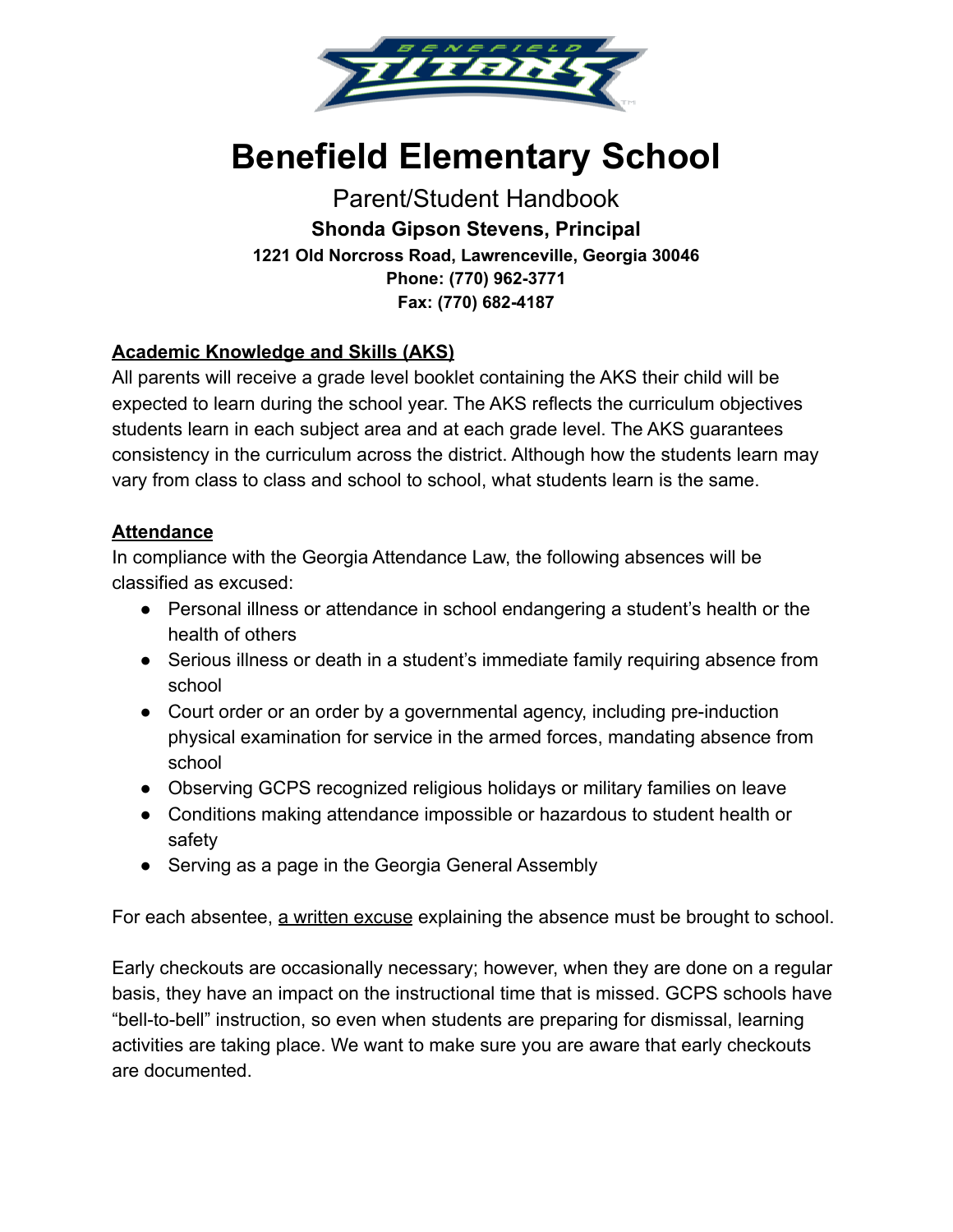

## **Birthday Celebrations**

Birthday celebration snacks for the entire class should be store bought in original packaging. Items should be left at the front office for the teacher and your child to give to the class. They should be ready to serve, require no refrigeration or cutting, and should not include drinks. **Please be aware of allergies of students in the classroom and plan accordingly.** *There should be no birthday favors or gifts.* Birthday invitations may not be sent to school unless every student in the class receives an invitation. Balloons are not allowed.

## **Cafeteria Service**

The school cafeteria is maintained as a service to students and parents and is a vital part of our health program. To encourage good nutrition, a well-balanced breakfast and lunch are served.

| Student breakfast\$1.50                                    | Reduced breakfast\$0.30                  |
|------------------------------------------------------------|------------------------------------------|
| <b>Student lunch\$2.25</b><br><b>Adult breakfast\$2.50</b> | Reduced Lunch\$0.40<br>Adult lunch\$3.75 |
|                                                            |                                          |

Applications for free and reduced lunch/breakfast are available on our website and for new students during the year. We ask that you please do not bring fast food into the cafeteria. Parents who come to eat lunch with their children should sit in the designated parent areas and only with their child. Parents/adults will be asked to show a picture ID. This policy helps maintain a safe school. Glass bottles and cans can be a danger and should not be brought in lunches from home. Students must eat lunch before they get their ice cream. **Water cannot be charged. The last day to charge lunch will be April 30, 2023. Due to schedule changes and limited seating, there will be no lunch visitors on standardized testing days.** These dates will be shared in *The Benefield Parent Newsletter*.

## **Parent Requests**

If you do not want your child to buy extra items at lunch, please send in a note stating "no extra items purchase allowed". Parents should also send a note if you do not want your child to eat breakfast. The cafeteria will then make a note on the account. If a student has an allergy to milk, parents must send a note from the doctor to the cafeteria. A juice will then be provided instead of milk.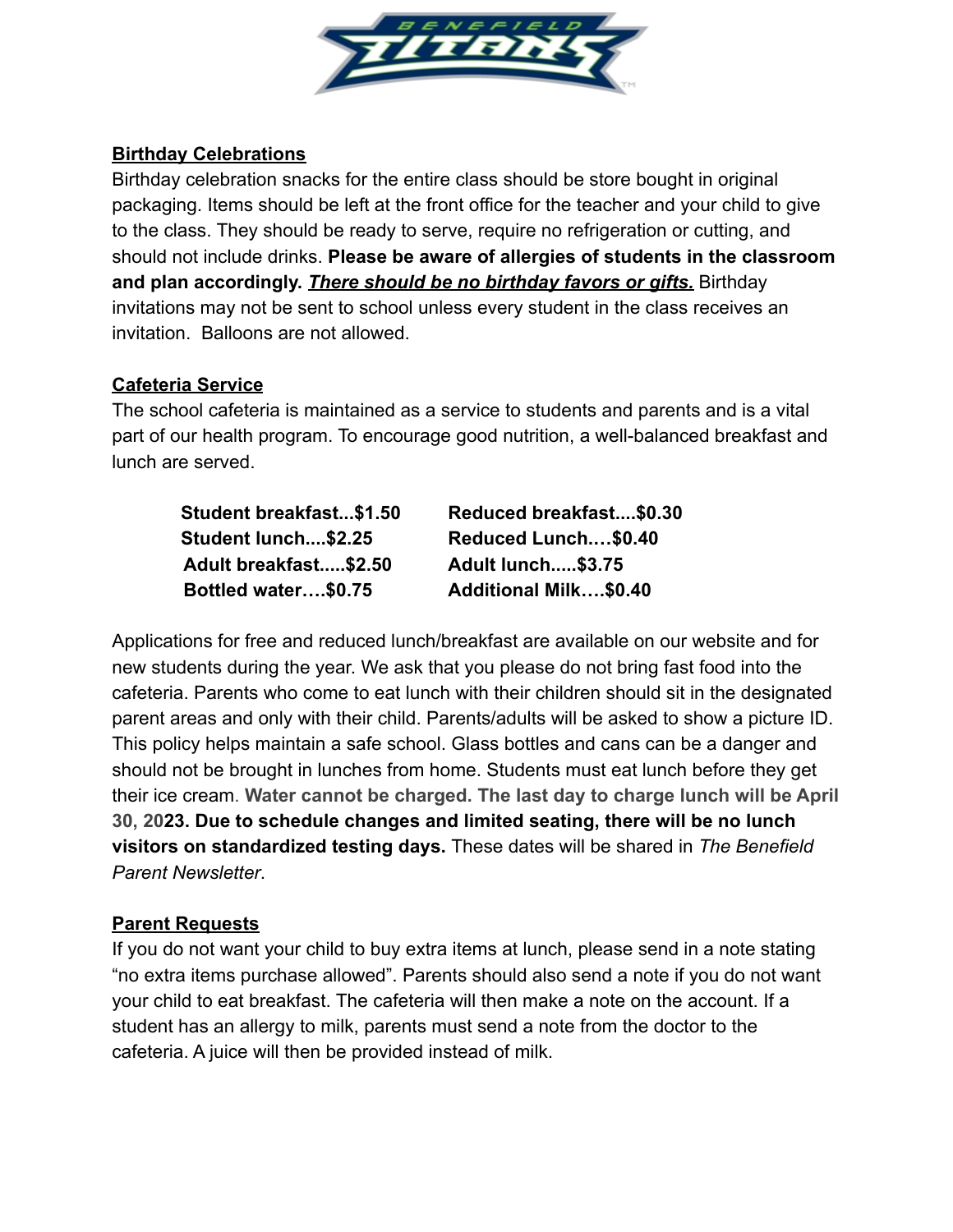

## **Cell Phones and Electronic Devices**

Cell phones may be brought to school for after school use as long as they are turned off and left in the student's book bag at all times during the school day. If a phone is taken out during the school day, it will be taken up by the teacher, and the parent will need to come to the school to retrieve it. No games should be brought to school at any time. Devices such as computers and tablets can only be brought for instructional purposes through the BYOD (Bring Your Own Device) initiative. The appropriate form must be submitted and approved prior to bringing a device. Students must follow teacher guidelines for device use.

## **Changes in School Records**

In order to keep our records current, please notify the office immediately of a change in any of the following: address, home/business phone number of each parent and person to call in an emergency or when the parent cannot be reached.

## **Class Parties**

There are two parties each year (December and May). We ask that parents who choose to attend not bring younger siblings/children to the class parties as it is a special time for our students. We sincerely appreciate your understanding.

## **Clinic**

A clinic worker is available to provide first aid assistance to students. Parents/guardians will be called if a child is too ill to remain at school. Students with a fever of 101 or higher will be sent home and *need to be fever free (without medication) for 24 hours* **before returning to school.** Parents should go to the office to sign out a child. If a parent wants to administer medication themselves at school to a student, this must take place in the clinic with school personnel present. For student safety we need to be aware of the medication and dosage in case there are any adverse reactions. The clinic worker is authorized to administer medications to students **when proper paperwork is completed.** Medications should always be in the **original containers** when brought to or picked up from school by an adult. These procedures are a safety precaution for your child, both on the bus and when they visit the clinic. Parents should inform the school if their child has a contagious disease. Please do not send your child to school when he/she is feeling ill and there is risk of infecting others.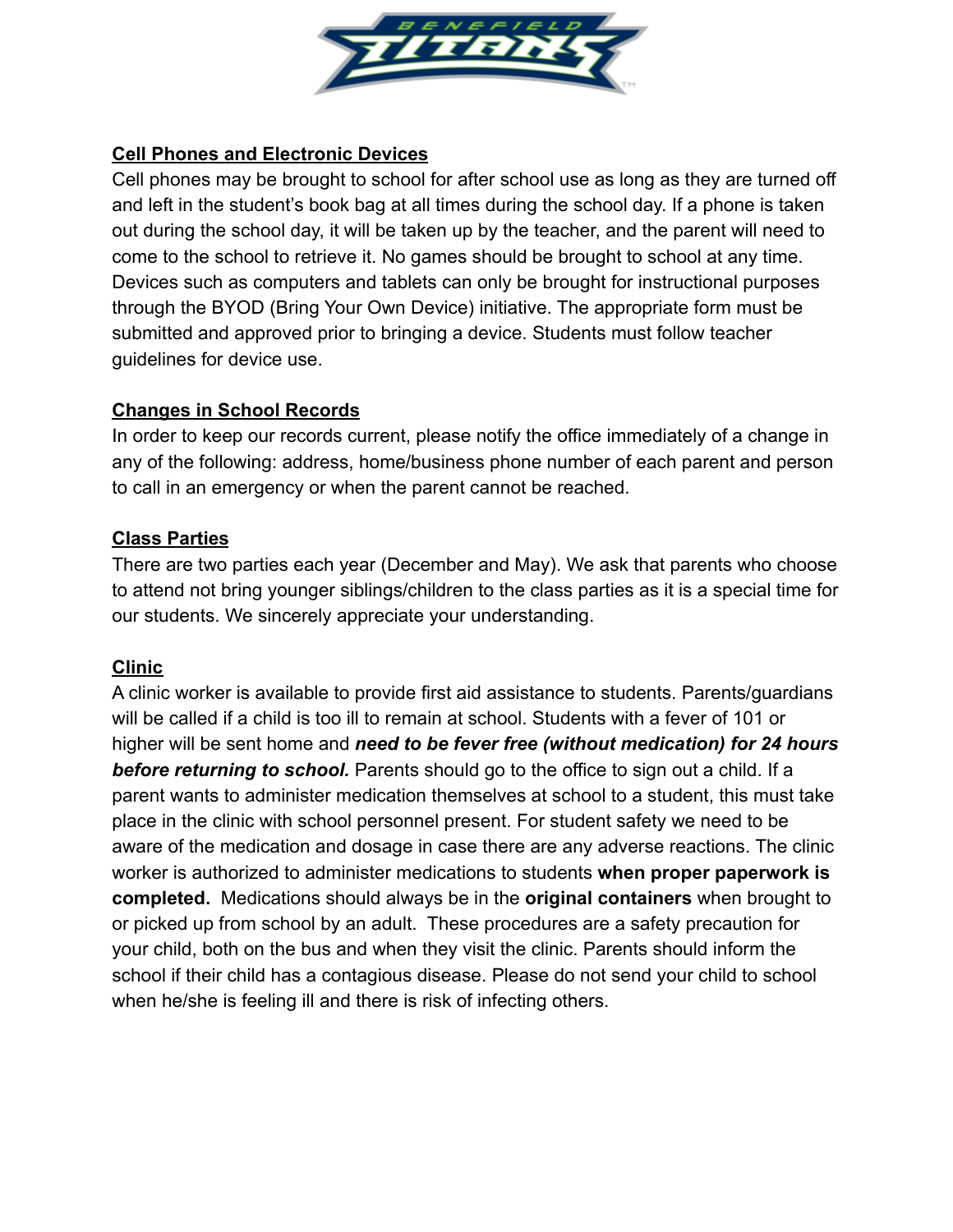

## **Closing of School**

In the event of severe weather or mechanical failure, the starting time of school may be delayed or school may be closed. Announcements will be made over the local television and radio stations. If no report is broadcast, school will be in session. Please do not call the school to see if school is in session. We will be focused on keeping your child safe and telephone lines need to be kept open for emergencies. Please sign up for our Remind text to receive timely information.

## **Communication - IMPORTANT**

*The Benefield Parent Newsletter* will be sent home and shared electronically. This is our primary form of school-to-parent communication. Please make sure you read it to ensure you do not miss any important information or deadlines. The newsletter will be sent via School Messenger and ClassDojo. Please check the website at www.benefield.org regularly for updated information. You may also sign up for text/email communication through Remind to receive timely information..

## **Homeless Children and Youth**

The Stewart B. McKinney/Vento Education for Homeless Children and Youth Act ensures the educational rights and protections for children and youth experiencing homelessness. It provides legal protections for children and youth in homeless situations to enroll in, attend, and succeed in school and preschool. In accordance with this law, Gwinnett County Public Schools afford homeless children and youth equal access to the same free, appropriate public education, including a public preschool education such as Head Start, Even Start, State Pre-K, and Title I Preschool Programs as provided to other students. Homeless children and youth will have access to education and other services needed to have an opportunity to meet the same challenging state student academic achievement standards to which all students are held. Please contact individual schools for further information.

## **Homework Guidelines**

Meaningful homework can be a way for children to practice what they have learned in school, and in doing so, communicate the curriculum to the parents. Although homework is primarily the responsibility of the students, there needs to be a homework partnership with parents providing guidance and encouragement. Homework is assigned Monday through Thursday for 10 - 50 minutes depending on the age of the child. Reading every night is expected in addition to homework assignments. All children in grades 1-5 use a *Student Agenda* to help communicate curriculum assignments.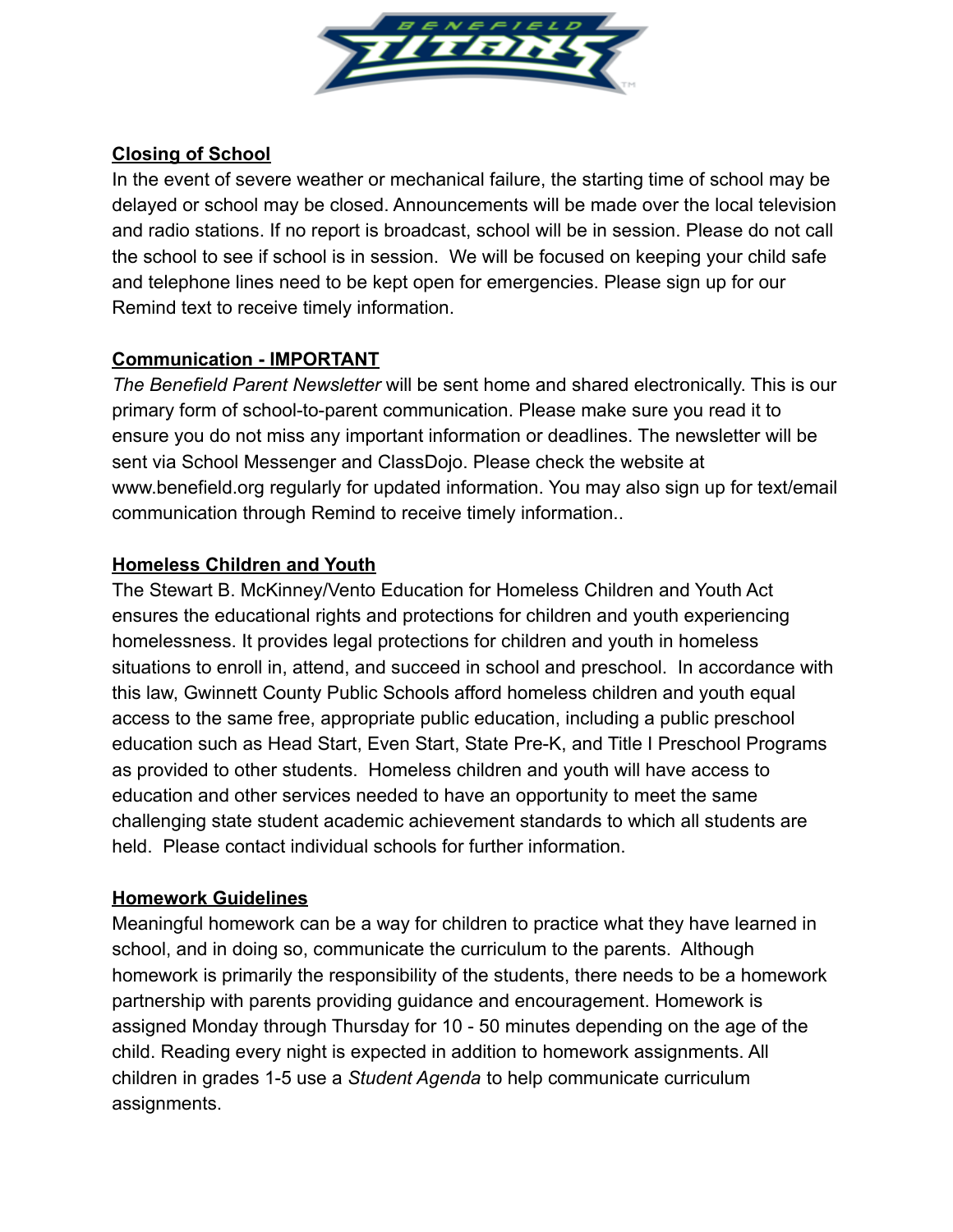

## **Lunchroom Music**

During lunch, music is played in the cafeteria. While the music is on, students do not talk and are encouraged to eat. This also helps to keep the noise level to a minimum. The music is on for 5 minutes (followed by 10 minutes when students may talk). This rotates throughout the lunch time which allows each class a total of 15-20 minutes to talk with classmates. (Note: Students also have 20 minutes of TDPE each day which gives additional time for them to talk with their classmates.)

## **Make Up Work Policy**

Student work missed due to an excused or unexcused absence will be given to the student upon return to school. Please do not call the school on the day your child is absent and ask to pick up work for them to do that night. We believe if a child is too sick to come to school, they should be resting at home. They will be allowed to make up their missed work over a reasonable amount of time. This will be communicated to the parent by the teacher. Our Make Up Policy also applies to absences due to vacations.

## **Parent Involvement**

We are very fortunate to have many parents willing to help at Benefield. Local School Council, school events, and volunteering are all ways you can get involved at our school. Please contact your child's teacher if you are interested in finding out more information about these opportunities. The role of a Benefield parent is vital to your child and to Benefield Elementary School. Students excel when you, the parent, are supportive in your child's education at home and in the school. We welcome and encourage parents to volunteer; however, we ask that parents who are here as volunteers (to read, cut out things, help with a project or event, etc.) not bring siblings/small children into the classrooms. This also applies to Class Parties. Siblings are welcome when a parent comes to have lunch with their child or when they are here to view a presentation in the classroom. Benefield loves to see family participation at several evening events throughout the year. These are perfect times for the whole family to come together at school.

## **School Contribution Requests**

The school requests a \$10.00 supply contribution and \$10.00 technology fee as approved by the Gwinnett County Board of Education. During the year, field trip contributions are requested for admission and transportation and are voluntary. If enough funds are not secured the field trip may be canceled. No student will be denied access to or participation in any course funded by the Gwinnett County Board of Education or by the State of Georgia.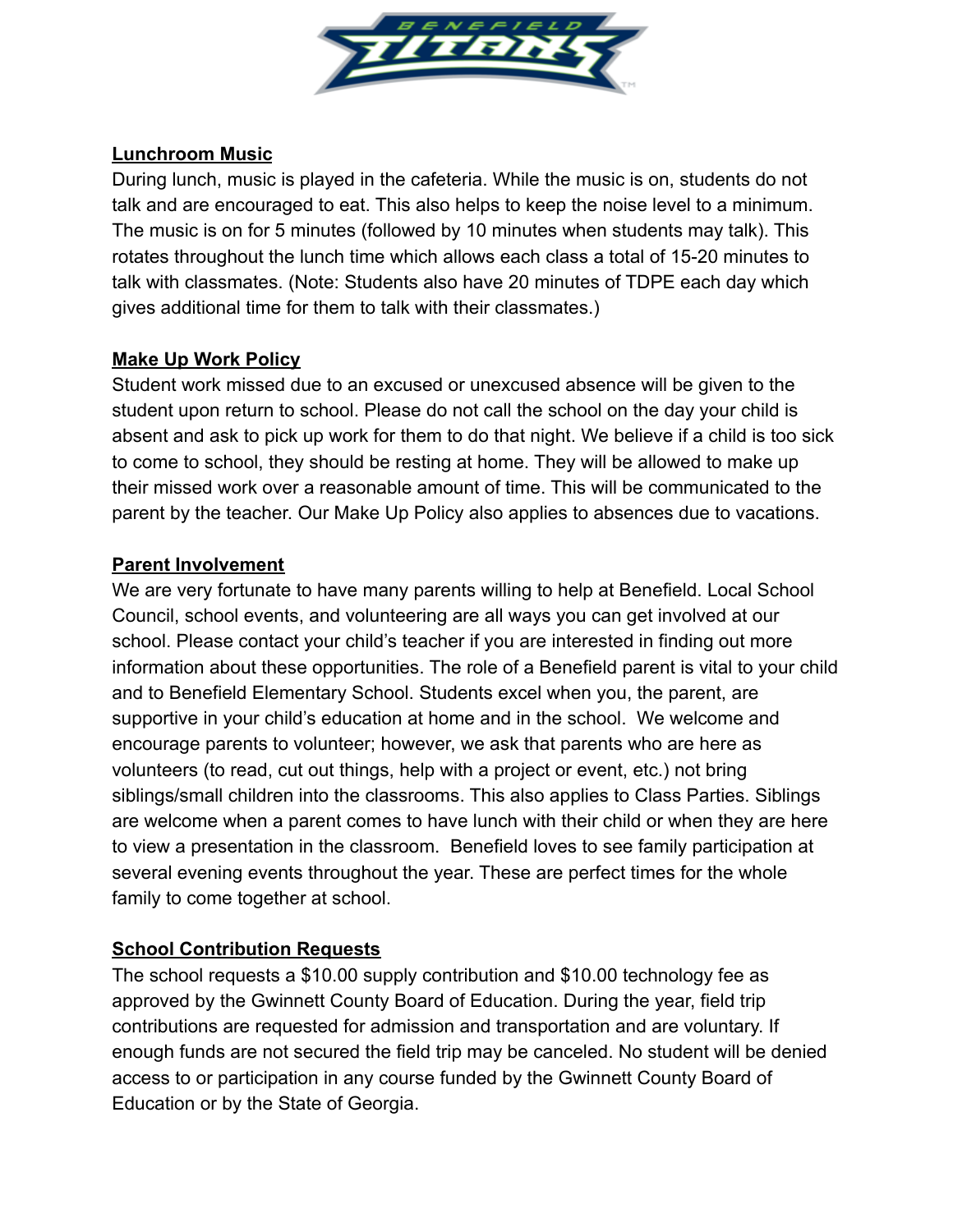

## **School Hours**

School hours are 8:45 a.m. - 3:20 p.m. Buses are unloaded at 8:20 a.m. Supervision of children will not be provided before that time*.* All students should be in their classrooms when the 8:45 a.m. bell rings. (Note: If you are in the Car Rider line at 8:40 a.m. and your child has not entered the school, they may be considered tardy if they are not in their room by 8:45 a.m. If your child is tardy, we ask that you park and walk him or her in through the front door to check your child in.) Students arriving after 8:45 a.m. must be signed in at the front office. Students will be dismissed at 3:20 p.m. each day. No student should be checked out **after 2:30 p.m.** Parents must go through the front office when checking students out. Please do not go to the classroom. Students are expected to be at school on time and not leave without being checked out.

**Returning to school after hours-** If you need to return to school to pick up something that has been forgotten, please call first to make sure your child's teacher will be here. *Due to confidentiality, we cannot let parents or students into classrooms after hours.* Thank you for your understanding.

## **School Visits**

For the safety of our children, all visitors must check in and out through the office and wear a visitor's badge while in the building. If you would like to discuss the progress of your child, you should call, send an email, or make a conference appointment at a time when class is not in session in order to protect instructional time. Staff hours are generally 8:00 a.m. - 4:00 p.m.

## **Spirit Days**

Benefield school spirit day is held every week on Friday. On these days, students and staff members are encouraged to wear their Benefield or Discovery spirit wear (e.g. school T-shirts). Our school colors are navy blue, gray, and lime green. Spirit wear can be purchased on **MyPaymentsPlus.com** in the fall of the school year.

## **Student Conduct Behavior Code**

Our school is committed to providing a school program that allows all students to achieve; therefore, no student should interfere with the rights of students to learn. Our local school discipline plan is based on the Gwinnett County Public Schools Student Conduct Behavior Code. Parents will be notified if their child is having discipline problems.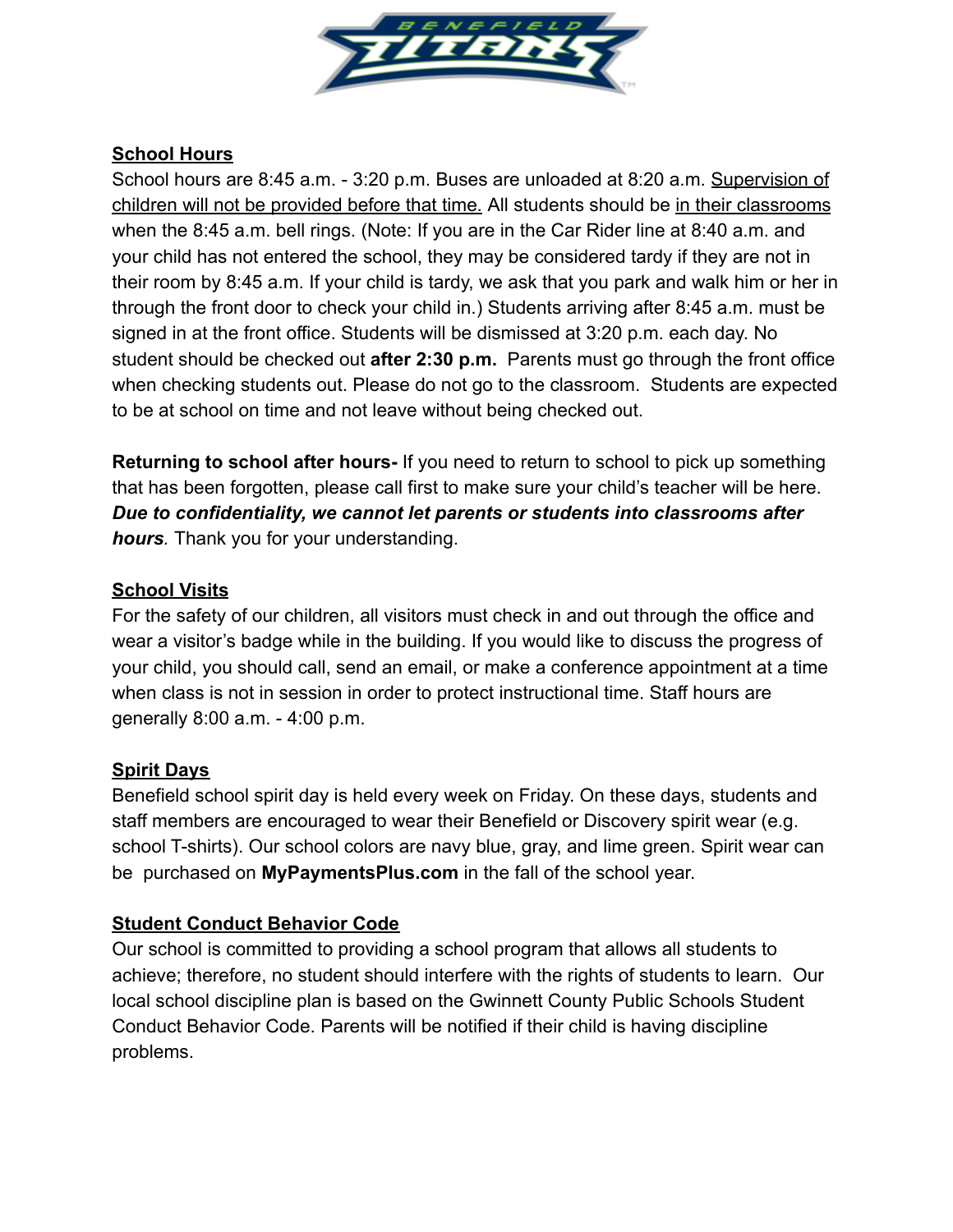

## **Student Dress Code**

Student dress should not cause any distraction from the instructional program. Students are encouraged to dress appropriately for the school setting, suitable to weather conditions, and in good taste. **Short skirts, short shorts, halter tops/crop shirts, and spaghetti straps** are not considered appropriate dress for school. Hats, bandanas, and sweatbands should not be worn in school. Students should not wear any clothing that advertises alcoholic beverages, drugs, or violence. **If wearing jeans with holes, the holes must be below the fingertips, not in the upper thigh area. Students should wear shoes that allow for safe play during outside time and PE class.**

## **Student Progress Reports**

Parents have access to the Parent Portal. Parents will receive formal reports on student progress at the end of each semester. Midterm reports are sent for grades K-5. In addition, parent conferences are held in October and March. Additional conferences can be held at parent or teacher request. Promotion, retention, and acceleration will be determined based on AKS progress and passing designated promotion tests.

#### **Student Records**

Under the Family and Educational Rights and Privacy Act of 1974, parents have several rights. These include: the right to inspect and review educational records of their child, the right to challenge the content of those records, the right to control the release of the educational records of their child, the right to complain to the Family Educational Rights and Privacy Office about the school's failure to comply with the law, and the right to be informed of these rights just listed. To obtain a copy of Gwinnett County's policies on their compliance with the law, or to request the opportunity to inspect and review your child's records, contact your child's school.

## **Support Services**

Our school has many programs and services which enhance the learning experience. These include physical education, art, music, math, science, media, technology, and counseling. In addition, special education and resource teachers work to promote school success for students identified with specific needs. These programs include ESOL, EIP, speech and language therapy, learning and behavior disabilities, and gifted. Placement in many of these special needs programs is handled through the Student Support Team (SST) in accordance with local, state, and federal guidelines.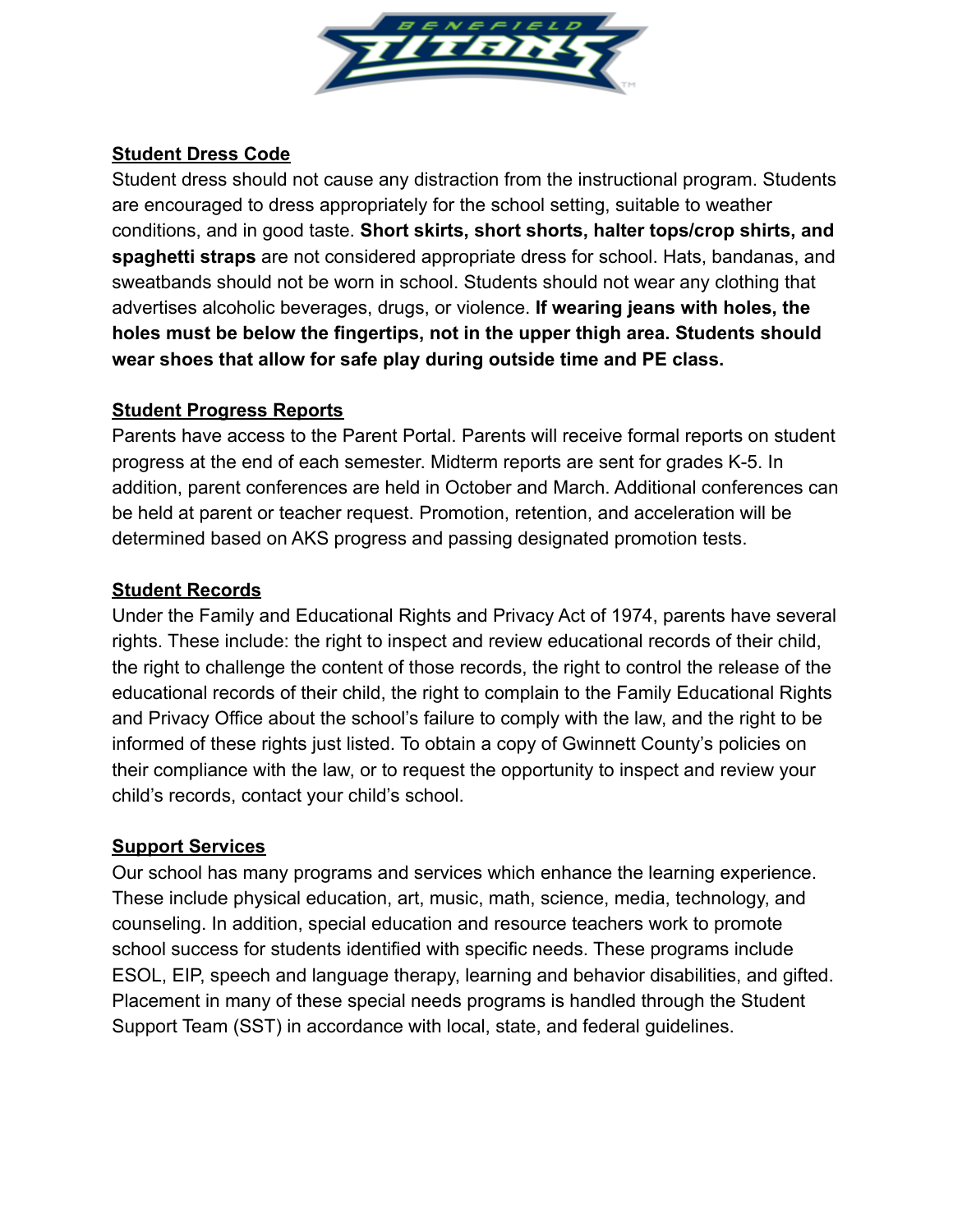

# **Testing**

Testing occurs throughout the school year. These include state and local assessments. Please refer to *The Benefield Parent Newsletter* and our website to see when upcoming tests are scheduled and plan ahead so that your child will be present during testing days.

## **Textbooks & Chromebooks**

GCPS provides textbooks and one Chromebook for all students in the county at no cost. Every student is obligated to give his/her books the best care. Textbooks must be paid for if lost or damaged. When a student is issued a Chromebook, they are responsible for its care. Damages due to neglect or misuse will result in a fine to cover repair or replacement costs.

## **Title IX Notice**

If you believe you are being mistreated by school employees on the basis of race, color, religion, gender, national origin or handicap, please tell any school employee in whom you have confidence that you have a complaint about the manner in which you were treated and why. Our Title IX coordinator is **Kelli O'Loughlin**.

## **Transportation Procedures**

- **BUS** Riding a school bus is a privilege contingent upon proper student conduct. If students choose not to follow the bus rules, then interventions will be put in place for the remainder of the school year or duration needed. If the interventions do not work, a student will be suspended from the bus. We must maintain safe transportation for all students.
- **CAR RIDER** Students should be dropped off and picked up only through the Car Rider/Parent Pick-Up line.
	- Morning Morning Drop Off will be from 8:15 a.m. 8:45 a.m. Students should be in the building by 8:40 a.m. in order to give them time to make it to their classroom before the bell rings. Staff will be on duty to monitor your child when you drop them off in the morning. They may not exit the car until the 8:15 a.m. bell has rung. If you are in the Car Rider line at 8:45 a.m. and your child has not entered the school, they will be considered tardy. If your child is tardy, we ask that you park and walk your child in at the front of the building to sign them in. The front of the school is for BUSES only. In order to ensure the safety of all students, **the front lanes should not be used between 8:15 a.m. and 8:45 a.m.**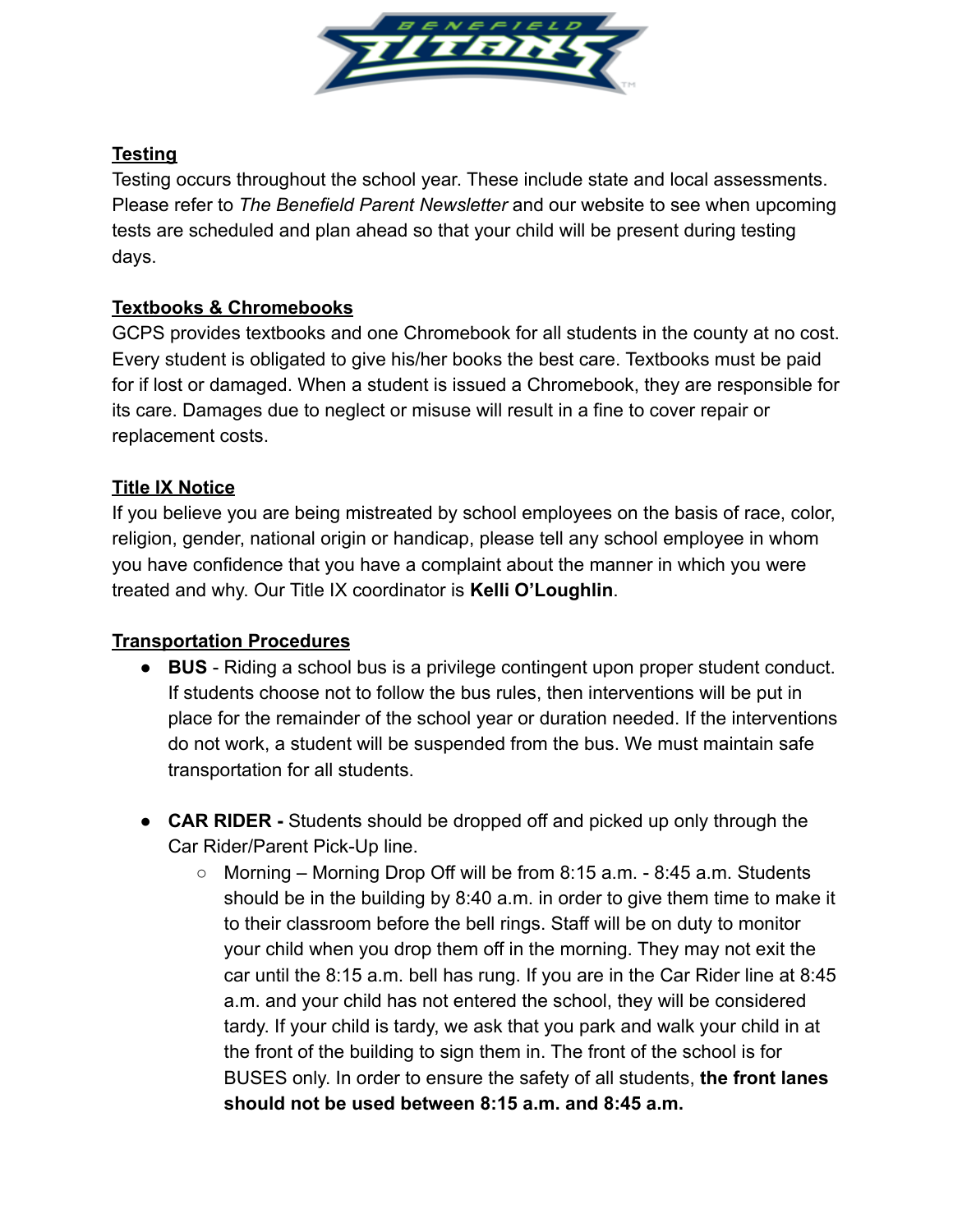

■ Afternoon - Remember to always have your car rider number displayed in your vehicle window. Enter the car rider lane and drive around to the entrance near the cafeteria. Wait for a staff member to signal that it is safe for your child to enter or exit your vehicle from the passenger side only. Car riders will be dismissed from the classroom to the cafeteria where they will wait for their name/car rider number to be called. Car rider numbers will be called in order of the cars in the car rider line. Please remain in your vehicle during car rider pick up.

**TRANSPORTATION CHANGES -** If transportation arrangements for students need to change on any given day, you must send a written note to your child's teacher. In this note, you need to include the following information: your child's name, your name, his/her usual transportation home, the new arrangements home and your signature. **We cannot accept requests by phone or e-mail to alter arrangements.** A transportation change form must be issued from the school office for a student to ride a different bus. Students will not be permitted to board another bus unless they have a transportation change form which will be issued only for an emergency.

*NOTE: There are a finite number of cars that can make it through the line during the thirty minutes of arrival. Students who ride the school bus will not be counted tardy if the bus arrives late; however, those who come as car riders (regardless of weather or traffic) are considered tardy after 8:45 a.m. Please plan to be in the car rider line no later than 8:40 a.m. to ensure your child will not be late.*

#### **Unscheduled Releases**

Children will not be released from school at any unscheduled time without written explanation from the parent/guardian. A parent wishing their child to be released from school must sign the release form in the office. Children are released from the office before **2:30 p.m.** and only to parents or adults designated as an emergency contact. **Parents/adults will be asked to show a picture ID.** Parents are not permitted to go to the classrooms to check their students out. This policy helps to maintain a safe school.

#### **Withdrawal Procedure**

It is helpful to have at least a two-day notice before a student withdraws from school. Contact the front office to initiate the withdrawal procedure. This gives the teacher time to average grades and determine the status of all textbooks, library books, and fees. If